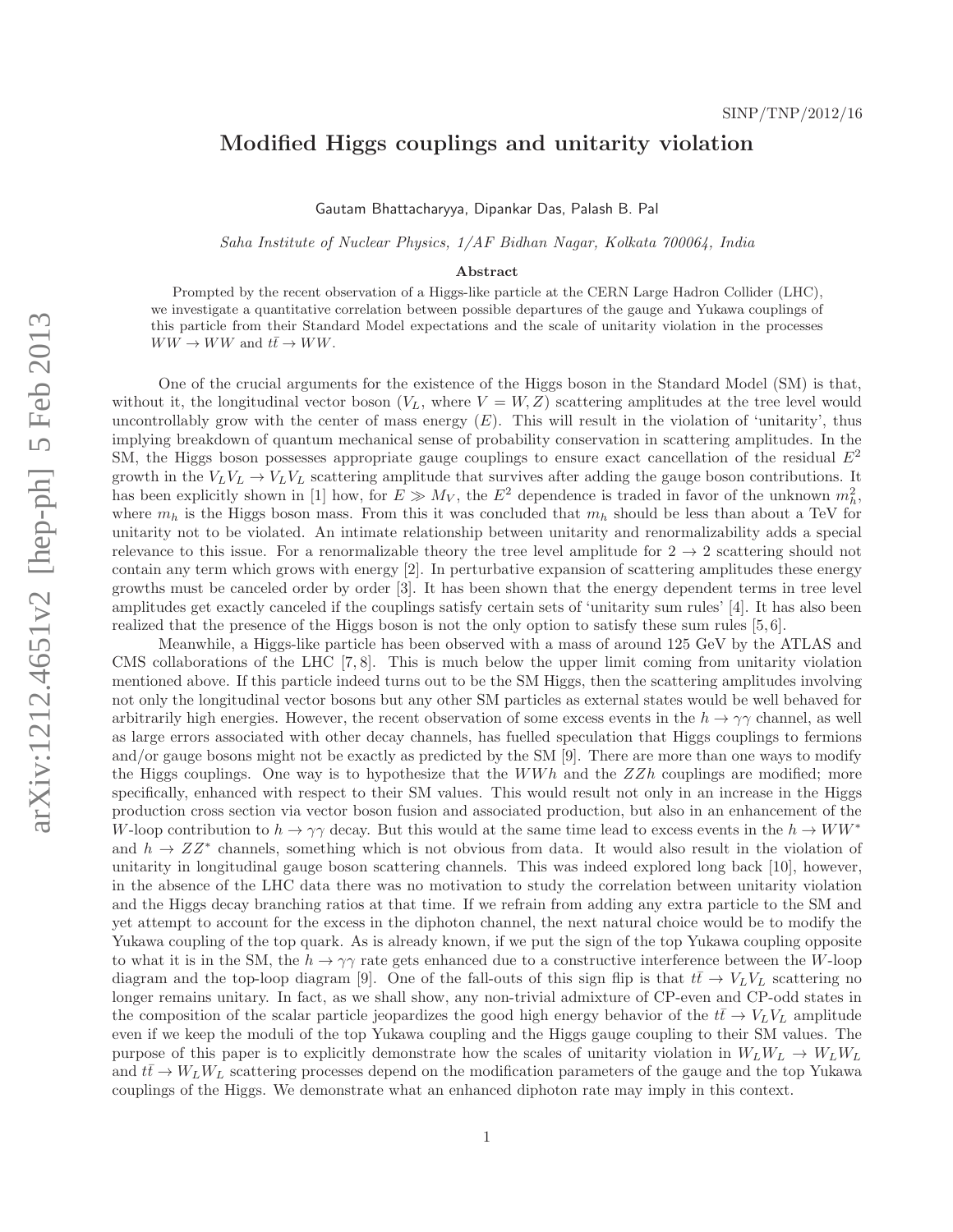

Figure 1: Unitarity violation scale as a function of x, for specific values of f and  $\delta$ . For each panel, the scale coming from the elastic  $WW \to WW$  scattering has been marked. The other lines come from  $t\bar{t} \to WW$ scattering for various values of f. The vertical shaded region represents the range of x consistent with electroweak precision data. Note the different scale on the vertical axis for the plot with  $\delta = 0$ .

In our analysis, we modify only the top Yukawa coupling, since the other Yukawa couplings are numerically much less relevant. We take

$$
g_{tth} = (1 - f)(\cos \delta - i \sin \delta \gamma_5) g_{tth}^{\text{SM}} = (1 - f)e^{-i\delta \gamma_5} g_{tth}^{\text{SM}}.
$$
 (1a)

The parameter f is a measure of the overall coupling of the Higgs boson to the top quark, whereas  $\delta$  is a parameter that quantifies the mixture of CP-even and CP-odd components in the Higgs boson. We also modify the gauge couplings of the Higgs boson as

$$
g_{VVh} = (1-x) g_{VVh}^{\text{SM}}, \qquad (1b)
$$

where V can be W or Z, as said before. We maintain equality between the WWh and  $ZZh$  couplings to respect custodial symmetry. The parameters  $x$ ,  $f$  and  $\delta$  are all real, and they all vanish in the SM.

We now comment on the existing experimental constraints on these modification parameters. First, it has been shown in [11] that precision electroweak measurements imply  $-0.2 \le x \le 0.1$  at 95% C.L. for  $m_h = 125$ GeV and  $m_t = 173$  GeV, while from the recent LHC Higgs data analysis the 95% C.L. range has been estimated to be  $-0.4 \le x \le 0.4$  [12,13]. Second, the allowed range of f can be extracted from recent fits of modified Higgs couplings against the LHC data. For example, for  $x = 0$ , the range is  $-0.1 < f < 0.6$  for values of  $\delta$  fixed at 0 and  $\pi$  [13,14]. Note that similar bounds have been obtained by the authors of Ref. [15], who considered a phase in the effective coupling due to an absorptive part in the amplitude. In this paper, we take a more conservative approach and consider a hermitian Yukawa Lagrangian.

With the modifications prescribed in Eq. (1), one should examine unitarity constraints on scattering processes involving the top quark and the W-boson. Note that we will talk about the longitudinally polarized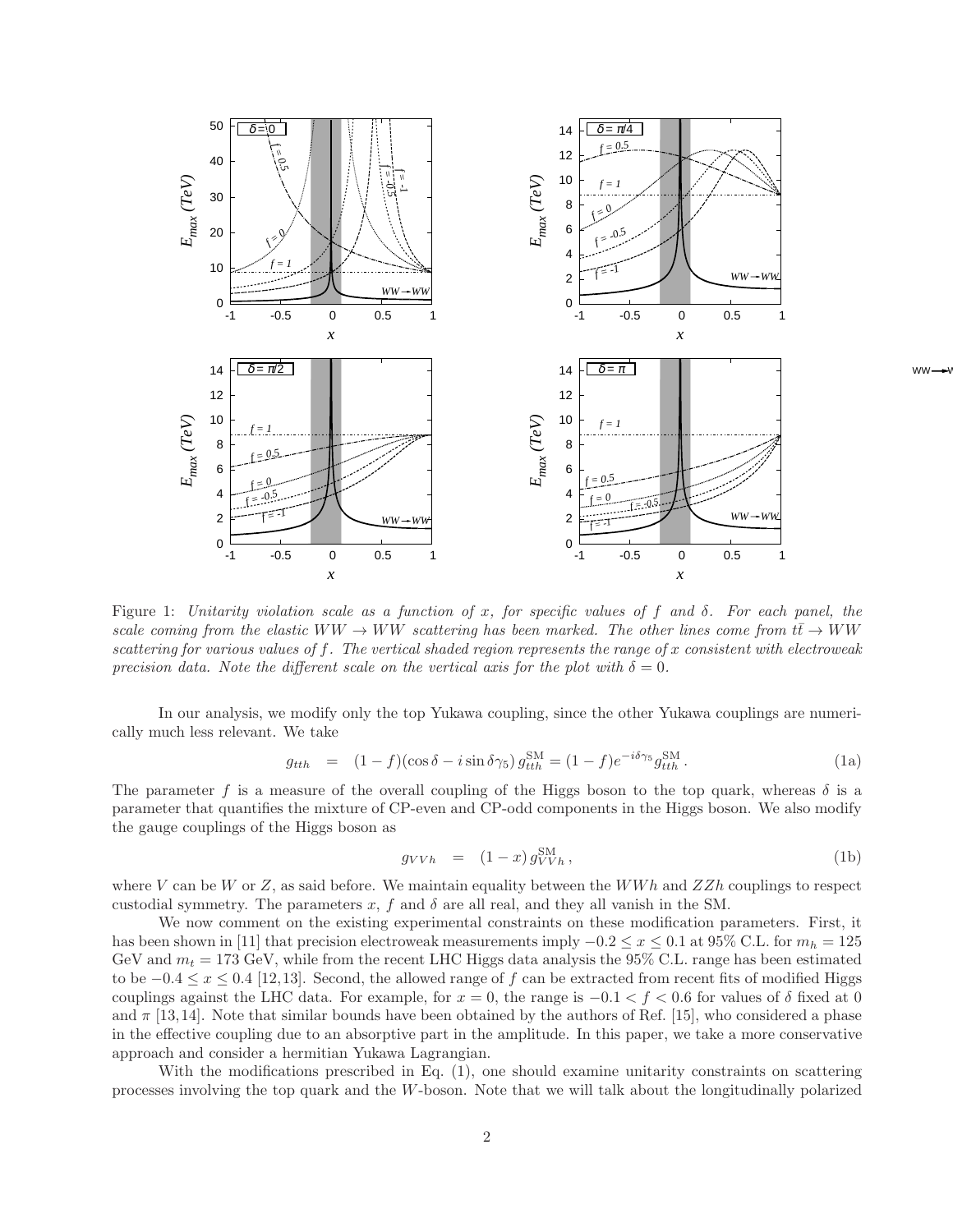component of the W-boson only, dropping the polarization subscript  $L$  which is implicitly assumed. We have looked at the energy dependence of the elastic scattering  $WW \to WW$  and the inelastic scattering  $t\bar{t} \to WW$ . The scattering amplitudes that we find are as follows:

$$
\mathcal{A}^{WW \to WW} = 2\sqrt{2}G_F E^2 (2x - x^2)(1 + \cos \theta) + \cdots, \tag{2a}
$$

$$
\mathcal{A}^{t\bar{t}\to WW} = 2\sqrt{2}G_F E m_t Y(x, f, \delta) + \cdots, \qquad (2b)
$$

where the dots indicate sub-leading terms in energy which do not concern us,  $\theta$  is the scattering angle, and

$$
Y(x, f, \delta) = \mp \left[ 1 - (1 - x)(1 - f)e^{\mp i\delta} \right],
$$
\n(3)

where different signs correspond to different combinations of helicities [16]. The scattering amplitude can be expanded in terms of partial waves [1]:

$$
\mathcal{A}(\theta) = 16\pi \sum_{l=0}^{\infty} (2l+1)a_l P_l(\cos\theta).
$$
 (4)

The unitarity condition  $|a_0| \leq 1$  puts upper limits on the center of mass energy in each of these processes. These limits are as follows:

$$
E \le E_{\text{max}}^{WW} = \left(\frac{4\sqrt{2}\pi}{G_F} \frac{1}{|2x - x^2|}\right)^{\frac{1}{2}} \quad \text{[from } WW \to WW];
$$
 (5a)

$$
E \le E_{\text{max}}^{tt} = \frac{4\sqrt{2}\pi}{G_F m_t} \frac{1}{|Y(x, f, \delta)|} \quad \text{[from } t\bar{t} \to WW]. \tag{5b}
$$

Because only  $\cos \delta$  appears in |Y|, we can take  $\delta$  in the range  $[0, \pi]$ . Without any loss of generality, we can take  $1-f \geq 0$  to cover the entire parameter space. In passing, let us add that the constraints from  $t\bar{t} \to ZZ$  is the same in the leading order in  $E$  as that given in Eq. (5b).

We now discuss the numerical dependence of the unitarity violation scale on the nonstandard parameters expressed through our master equations given in Eq. (5). Our results are displayed in Fig. 1. The different panels correspond to different choices of  $\delta$ , as indicated in the figure. For the  $WW \to WW$  scattering amplitude which grows as  $E^2$ , there is contribution coming from Higgs mediated diagram and therefore it depends on x, but there is no dependence on f and  $\delta$  since the top-Higgs coupling is not involved. The latter coupling is of course relevant for the  $t\bar{t} \rightarrow WW$  scattering, and the Higgs mediated graph is sensitive to all the three nonstandard parameters, i.e. x, f and  $\delta$ . In all the panels the lines titled  $WW \to WW$ , obtained by plotting Eq.  $(5a)$ , show the scale of unitarity violation as the WWh coupling departs from its SM value. The other lines mark the unitarity violation scale arising from  $t\bar{t} \to WW$ , and are obtained from Eq. (5b). In the limit  $x = 1$ , i.e. when the Higgs either does not exist or does not couple to W, unitarity is violated at a pretty low scale,  $E_{\text{max}}^{WW} \approx 1.3 \text{ TeV}$ . As x approaches zero,  $E_{\text{max}}^{WW}$  goes up. On the other hand, the limit  $f = 1$  implies that the Higgs does not couple to the top quark, so in this limit the Higgs mediated graph for  $t\bar{t} \to WW$  would not exist, and hence, the unitarity violation scale arising from the above scattering would be independent of  $x$ and  $\delta$ . Similar things happen in the limit  $x = 1$ , causing the unitarity violation scale from  $t\bar{t} \to WW$  to be independent of f and  $\delta$ . This is precisely the reason as to why the horizontal  $f = 1$  line in all the panels meet the curvy lines for other values of f at one single point which is at  $x = 1$  corresponding to  $E_{\text{max}}^{tt} \approx 9$  TeV.

An important observation at this stage is the following: for  $\delta \neq 0$  and  $\delta \neq \pi$ , the process  $t\bar{t} \to WW$  is not unitary regardless of the choice of  $x$  and  $f$ . The vertical shades in the four panels restrict the values of  $x$  within the zone allowed by precision tests. One thing is quite clear that if x happens to take a value near the edge of the shade in any panel, the unitarity violation would set in for  $WW \to WW$  at a scale much lower than where it would happen for  $t\bar{t}$   $\rightarrow$  WW, which is easily understood from the E<sup>2</sup> versus E growth in the two amplitudes. But if  $x$  settles at a much smaller value, as one can see from the different panels, the unitarity violation scales from these two amplitudes get closer and at some point the hierarchy mentioned earlier is reversed.

We now consider the decay of the  $125 \text{ GeV}$  particle into two photons. Two-photon final states have a definite CP property, more specifically, a definite parity. As a result, if the initial spin-zero state is not an eigenstate of parity, the parity-even and parity-odd components will contribute incoherently. For the sake of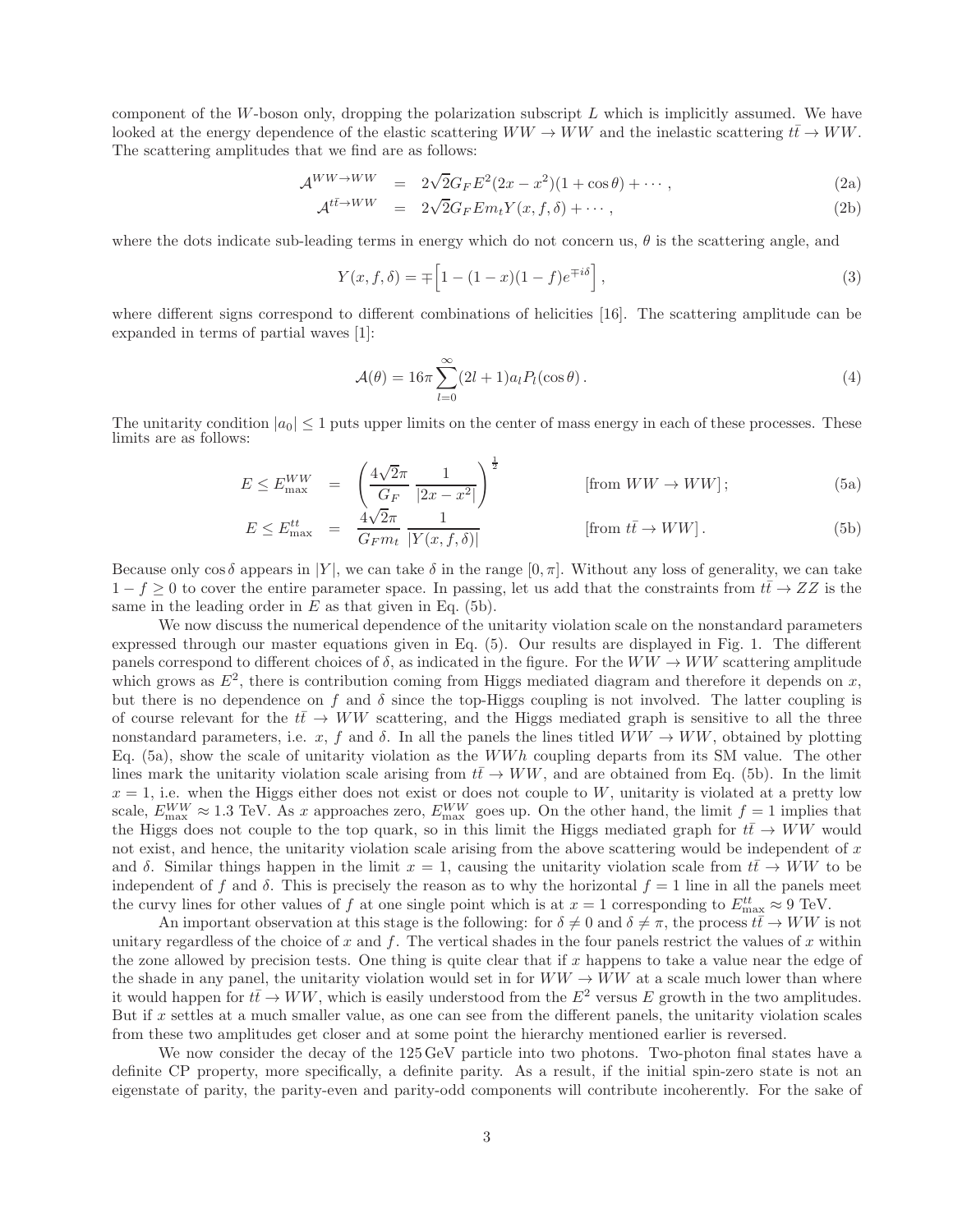simplicity and to provide intuitive feel for easy comparison with standard expressions, we consider the decay of a CP-even scalar state only, which amounts to taking  $\delta = 0$  or  $\pi$ .

The decay  $h \to \gamma\gamma$  proceeds dominantly through a W boson loop and a top loop diagram. For a CP-even  $h$ , the decay width is given by [17]:

$$
\Gamma(h \to \gamma \gamma) = \frac{\alpha^2 g^2}{2^{10} \pi^3} \frac{m_h^3}{M_W^2} \Big| F_W + \frac{4}{3} F_t \Big|^2. \tag{6}
$$

For the SM, the values of  $F_W$  and  $F_t$  are given by

$$
F_W^{\rm SM} = 2 + 3\tau_W + 3\tau_W (2 - \tau_W) f(\tau_W), \qquad F_t^{\rm SM} = -2\tau_t \left[ 1 + (1 - \tau_t) f(\tau_t) \right], \tag{7}
$$

where

$$
\tau_x \equiv (2m_x/m_h)^2. \tag{8}
$$

For  $m_h \approx 125 \text{ GeV}, \tau_x > 1$  for both  $x = W, t$ . In this situation,

$$
f(\tau) = \left[\sin^{-1}\left(\sqrt{1/\tau}\right)\right]^2.
$$
 (9)

Using the modified Higgs couplings of Eq.  $(1)$ , the expressions of the W and top loop contributions are obtained by replacing  $F_W^{\text{SM}}$  and  $F_t^{\text{SM}}$  by

$$
F_W = (1 - x) F_W^{\text{SM}}, \qquad F_t = (1 - f) e^{-i\delta} F_t^{\text{SM}}, \qquad (10)
$$

where  $\delta$  is either zero or  $\pi$ , as mentioned earlier.

We now estimate how the Higgs production cross section would be modified. For  $7(8)$ -TeV LHC, the top loop driven gluon-gluon fusion channel contributes around 85% of the total cross section, while the associated production and the vector boson fusion together almost account for the remaining 15% [17]. The production cross section would then be modified roughly by the factor

$$
\frac{\sigma(pp \to h)}{\sigma^{SM}(pp \to h)} = \frac{(1-f)^2 \sigma_G + (1-x)^2 \sigma_V}{\sigma_G + \sigma_V} \approx (1-f)^2 85\% + (1-x)^2 15\% \,. \tag{11}
$$

As far as the different decay channels of the Higgs are concerned, for  $m_h \approx 125$  GeV, branching ratios of the SM Higgs boson are roughly as follows: 58% to  $b\bar{b}$ , 7% to  $\tau^+\tau^-$ , 3% to  $c\bar{c}$ , 24% to  $VV^*$  and 8% to gg [17]. We then express the modification of the total decay width by the ratio:

$$
\frac{\Gamma_h}{\Gamma_h^{\rm SM}} = (58\% + 7\% + 3\%) + (1 - x)^2 24\% + (1 - f)^2 8\% \,. \tag{12}
$$

The above expressions lead us to define

$$
\mu = \frac{\sigma(pp \to h)}{\sigma^{SM}(pp \to h)} \cdot \frac{\Gamma(h \to \gamma\gamma)}{\Gamma^{SM}(h \to \gamma\gamma)} \cdot \frac{\Gamma_h^{SM}}{\Gamma_h}.
$$
\n(13)

In Fig. 2 we have shaded different regions in the x-f plane, for the two possible choices of  $\delta$ , which can account for the apparent excess of the diphoton events. Motivated by the recent LHC data, we choose  $\mu$  in the range 1.5 to 2 for the sake of illustration. For  $x \approx 0$  and  $\delta = \pi$ , we observe that

$$
0.1 < f < 0.25 \tag{14}
$$

which is roughly consistent with the limit quoted earlier in connection with global fits. Thus a *top-phobic Higgs*, which corresponds to  $f \to 1$ , is highly unlikely. We must admit though that this comparison is not entirely fair as we have modified only the top Yukawa coupling, while in the global fits all the Yukawa couplings were modified. We also admit that for the simplicity of illustration we have not taken into account the efficiency factors in the estimation of  $\mu$ .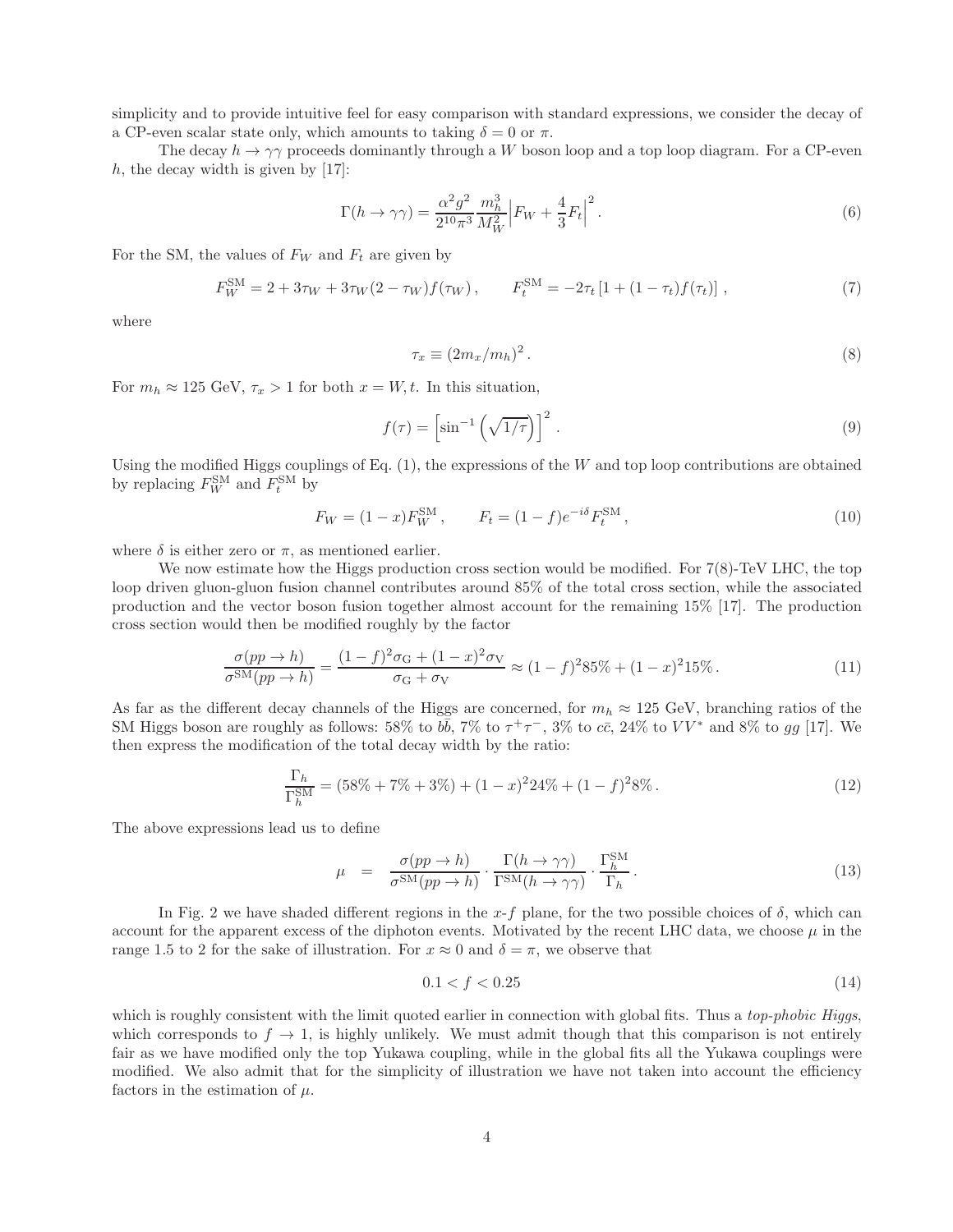

Figure 2: Allowed regions in the x-f plane that correspond to the diphoton enhancement ratio  $\mu$  lying between 1.5 and 2, for  $\delta = 0$  and  $\delta = \pi$ .



Figure 3: Unitarity violation scale plotted against diphoton enhancement. The vertical shaded region corresponds to  $1.5 < \mu < 2.0$ .

In Fig. 3, we have exhibited the correlation between the unitarity violation scale and the diphoton enhancement ratio  $\mu$ . For drawing this plot, we have varied f between  $-1$  and  $+1$ . Keeping in mind the relative sensitivity of the two scattering processes, we restrict x in a rather narrow range:  $-0.005 < x < 0.005$ . The horizontal line, appropriately labeled, corresponds to the unitarity violation scale in  $WW \rightarrow WW$  scattering with  $|x| = 0.005$ . For smaller values of x, this line will appear at higher energy. The other curvy lines come from  $t\bar{t} \to WW$  and they correspond to two different choices of  $\delta$ , viz., zero and  $\pi$ . The thickness of the lines for  $\delta = 0$  and  $\delta = \pi$  come from the range of x just mentioned. For  $\delta = 0$ , it is hard to achieve a value of  $\mu$ as large as 1.5. For  $\delta = \pi$ , it is possible to obtain a value of  $\mu$  in the range 1.5 to 2, as can be seen by the corresponding line going through the vertical shade. The corresponding range of f, which can be read from Fig. 2, has been mentioned in Eq. (14). It is worth noting from this figure that for  $\delta = \pi$ , which facilitates diphoton rate enhancement, the unitarity violation scale comes down to around  $5 \text{ TeV}$ . This is true even when  $x = 0$ , i.e., when the gauge coupling of the Higgs boson matches the SM value and therefore the  $WW \rightarrow WW$ scattering is perfectly unitary.

To summarize, even though the existence of a Higgs-like particle has been announced, precise measurements of its couplings to gauge bosons and fermions would take quite a while. The expected precision of the gauge and Yukawa couplings of the Higgs is unlikely to get better than about 25% within a year from now [18]. If the measured couplings eventually match their SM values, the theory is unitary, i.e. well-behaved up to arbitrarily high energies. Otherwise, the extent of departure of the measured values of the couplings from their SM predictions would mark the scale where unknown dynamics would set in (see e.g. [19]). We have carried out a quantitative study of this scale as a function of the deviation of the Higgs couplings from their SM values through studies of the  $WW \rightarrow WW$  and  $t\bar{t} \rightarrow WW$  scattering processes. We have specifically focused on nonstandard effects on the gauge coupling of the Higgs and the top Yukawa coupling, as these two couplings play a crucial rˆole in the stability of the electroweak vacuum and the perturbative unitarity of the theory. If future measurements favor Higgs couplings closer to its SM values, the expected scale of unitarity saturation would go up.

Note added: While this work was being completed, we became aware of a similar work [20] which has addressed similar questions.

Acknowledgements: We thank Amitabha Lahiri, Debmalya Mukhopadhyay and Dilip K. Ghosh for useful discussions. DD thanks Department of Atomic Energy for financial support.

## References

[1] B. W. Lee, C. Quigg and H. B. Thacker, Phys. Rev. D 16 (1977) 1519.